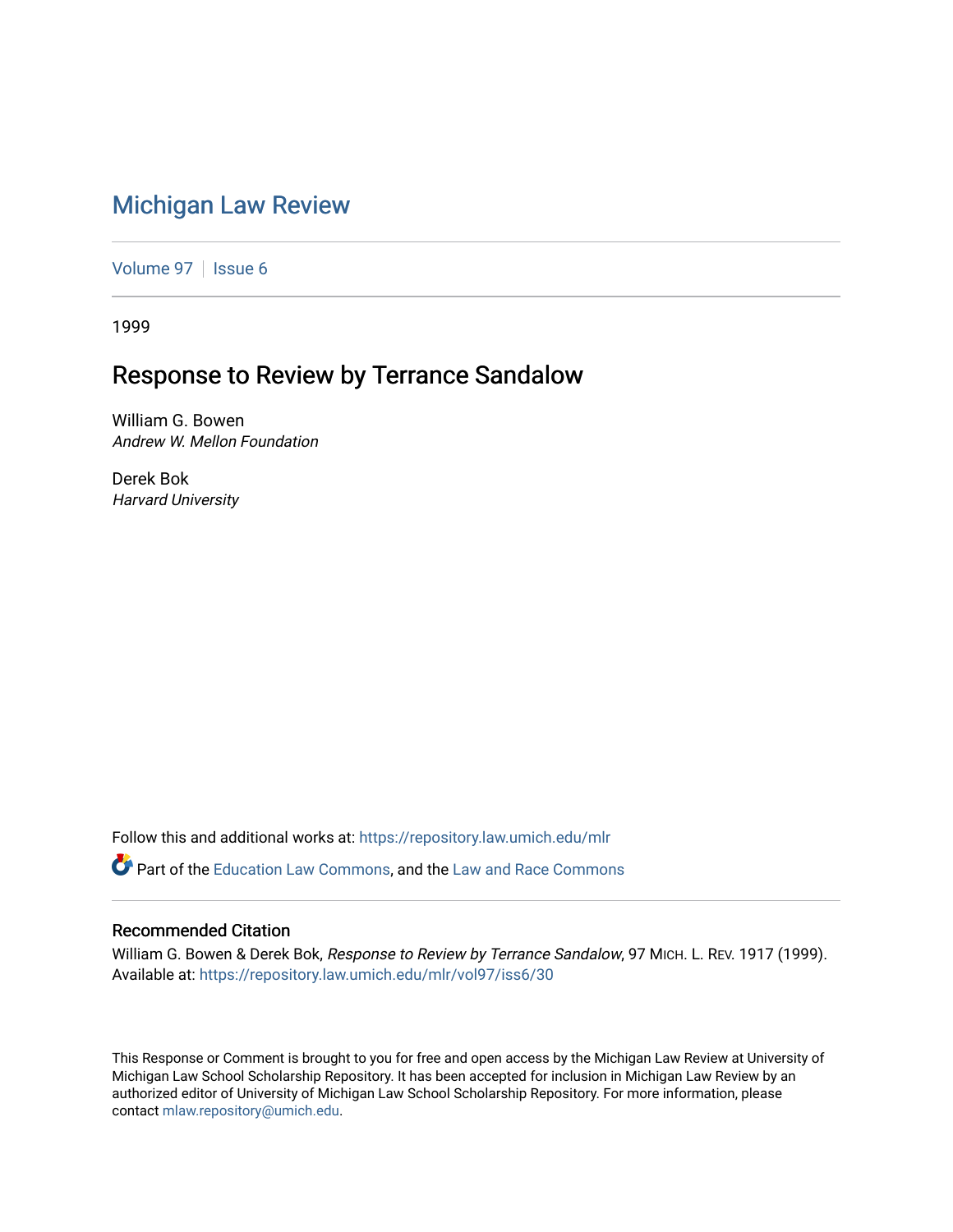## RESPONSE TO REVIEW BY TERRANCE SANDALOW

William G. Bowen\* and Derek Bok\*\*

Mark Twain tried to convey the size and complexity of the Mississippi by explaining to his readers that the river draws its water from every state between Delaware and Idaho, discharges 338 times as much water as the Thames, and is fed by 54 subordinate rivers each of which was large enough for steamboat travel. We borrowed Twain's image of the Mississippi for the title of our book (The Shape of the River: Long-Term Consequences of Considering Race in College and University Admissions) because we were trying to convey the complexity of the college admissions process, the college experience, and the myriad effects of the educational process on the subsequent lives of black and white students. While there is much of interest in Professor Sandalow's thoughtful and deep reading of our book, we would like to correct a major misunderstanding ' about the admissions data and the admissions process itself that lurks beneath one of Sandalow's main critiques of our research — his complaint that we should have (or could have) done more to disentangle the streams that feed the river, to distinguish, in particular, "special admits" from "regular admits."

The line of thinking with which we cannot agree first appears in Sandalow's discussion of graduation rates of black and white students and reverberates through his article. "Oddly," he writes, "... [Bowen and Bok] seem to have made no effort to determine the graduation rate of 'specially admitted' students" (presumably in contrast to those who might be regarded as "regularly admitted").1 Professor Sandalow goes on to suggest that our failure to distinguish between these two groups biases major conclusions; in his words, "the evidence bearing upon the success of the policies and the wisdom of retaining them is a good deal more ambiguous than

<sup>\*</sup> President, The Andrew W. Mellon Foundation, New York. A.B. 1955, Denison University, Ph.D. 1958, Princeton University.

<sup>\*\*</sup> Professor, Kennedy School of Government, Harvard University. B.A. 1951, Stanford University; J.D. 1954, Harvard University; M.A. 1958, George Washington University.

<sup>1.</sup> Terrance Sandalow, Minority Preferences Reconsidered, 97 MICH. L. REv. 1874, 1885 (1999).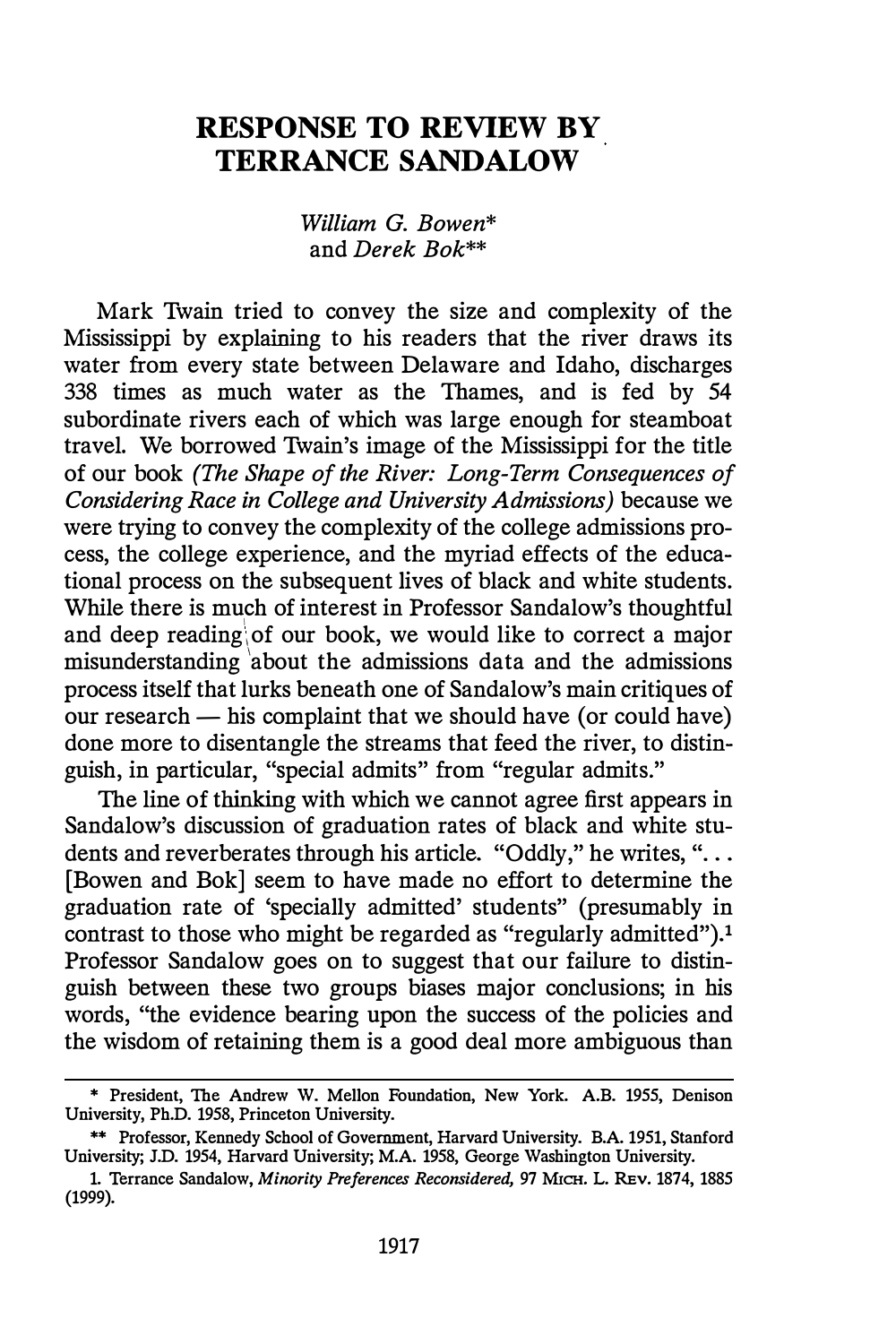[Bowen and Bok] seek to persuade readers."2 His argument is that lumping together the outcomes of individual black students who would have been admitted under a race-neutral admissions process with those of students who were admitted only because of a racesensitive policy has the effect of inflating the outcomes for "specially admitted" minority students.3

But both Sandalow's argument and his inference are wrong. First, it is important to understand why it is impossible, even with the reasonably complete admissions records available to us for five academically selective schools, to identify the particular students who were admitted because of race-sensitive admissions policies. All that an observer of the admissions data can know is that the probability of having been admitted was, say, 50 percent, for an African-American student with SAT scores in the 1100-1200 range, that roughly 35 percent of black applicants with SAT scores between 1000 and 1100 were admitted, and that an average of about 75 percent of black applicants with test scores in the 1300-1500 range were admitted (p. 27, Fig. 2.5)4 In choosing to admit particular individuals within each of these ranges, the admissions offices of the schools in our study presumably took into account a multitude of other factors including high school grades, courses taken, socioeconomic status, letters of recommendation, region of the country, athletic skills, other extracurricular activities, leadership potential, and on and on and on. We chose the term "race-sensitive admissions" precisely to connote the fact that race is considered as one factor, alongside other factors.

There is absolutely no way of knowing when race was and was not dispositive (or, to put the question another way, which African-American candidates would have been admitted had they been white). And, in fact, even framing the question this way is to chase a will o' the wisp. As one admissions dean put it in a recent conversation,

people have to understand that we look at all the attributes of a candidate *together*; we view the race of a candidate in conjunction with so many other things — what school the student attended, where and how he or she grew up, leadership potential, 'drive,' and so on. Moreover, in deciding whether or not to admit a particular candidate, we also consider who else has already been admitted to the class.

<sup>2.</sup> Id. at 1877.

<sup>3.</sup> See id. at 1885-91.

<sup>4.</sup> These are all combined Verbal and Math scores before recentering; comparable scores today, after recentering, would be about 100 points higher.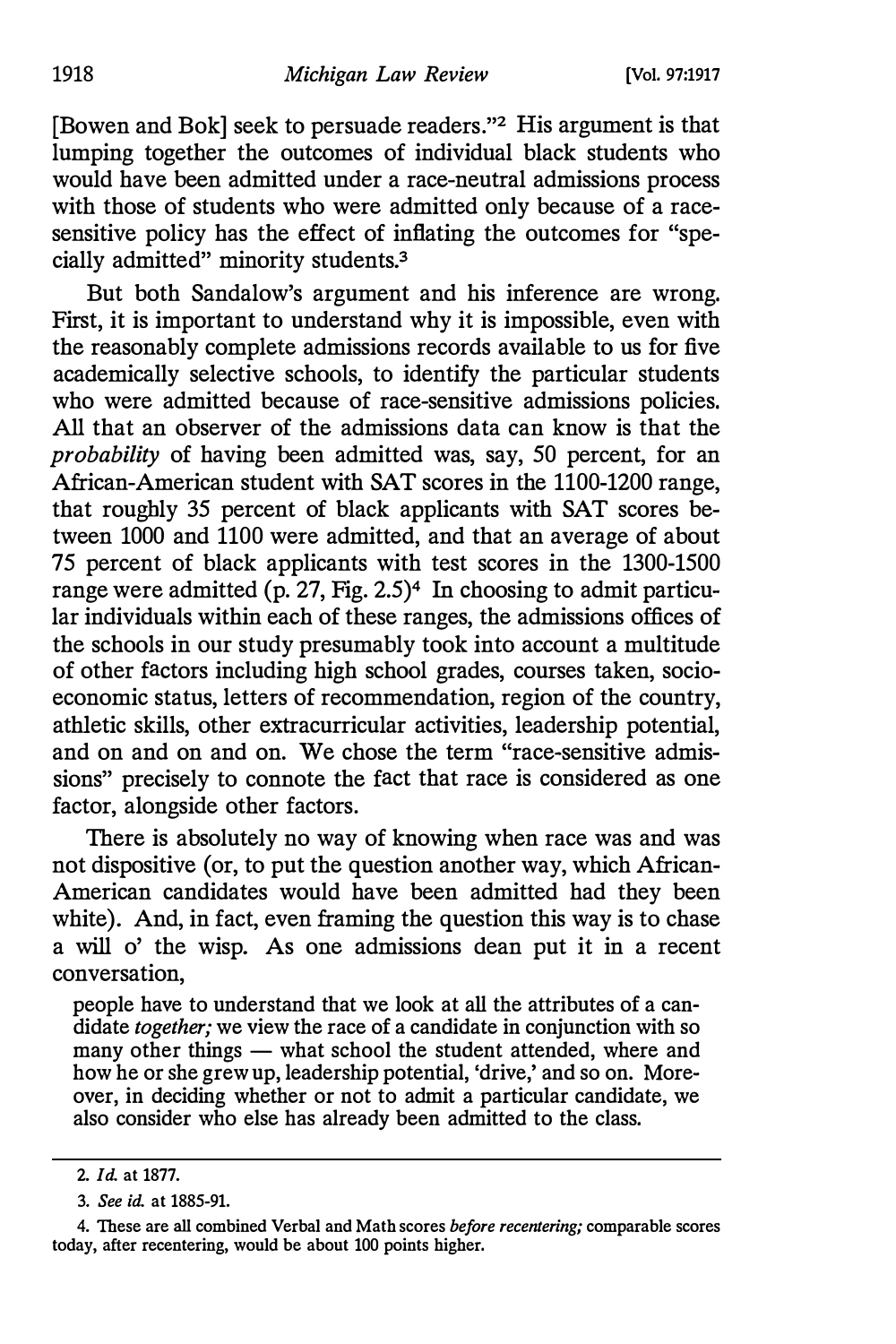This admissions officer went on to say that, even with all the information he has (far more than would ever be available to any outside student of the process), he himself could not say which candidates were and were not admitted solely because of their race. To return to the imagery of the river, the problem we face here is akin to sitting on a dock in Baton Rouge and attempting to decide which droplets in the Mississippi came from the Missouri and which came from the Chippewa.<sup>5</sup>

Of course, exactly the same comment applies to every applicant to highly selective schools. In thinking again about the character of the admissions process  $-$  which is inevitably dependent on the judgments and sensibilities of individual admissions officers — we were struck by the real-life circumstances of three of our collaborators on the research. One is the son of missionary parents, grew up in Pakistan, and was admitted to Stanford. As he put it, "growing up in Pakistan must surely have helped my application, but is that why I was admitted?" Another collaborator is the son of a faculty member at the university he attended, a fact that surely helped his application; but of course he too had many other attributes. Precisely what weight did his father's job have in the admissions decision? This is not a question anyone can answer. A third collaborator was (and is) an excellent tennis player. She was admitted to the University of Michigan, but not necessarily because of her tennis prowess (even though it is no doubt true that highly recruited athletes in big-time sports programs are probably closest to being "special admits"). The essential point is that it is impossible to tag students at most highly selective schools. They can't be divided neatly into categories based on "the" factor that was decisive in their admission. Each applicant has a composite of qualities that were weighed together; and each was considered in the context of efforts by the admissions staff to assemble a class whose members, considered collectively, would best serve the educational purposes of the school, both while they were on campus and in later life. As one experienced practitioner of the art of admissions put it, " '[w]hen you are considering so many outstanding candidates, all of

<sup>5.</sup> One of our collaborators reminds us that in the opening scene of MacBeth, Banquo asks the witches why, if they can predict so much about MacBeth's future, they hadn't provided him with some details as well: "If you can look into the seeds of time, and say which grain will grow and which will not, speak then to me." Professor Sandalow asks the same question of us as Banquo asked of the witches  $-$  if you can see so much, why can't you see everything? Deciphering the admissions process with the degree of precision that Professor Sandalow seeks would require a method of analysis ("eye of newt and toe of frog") that is beyond the capability of our database.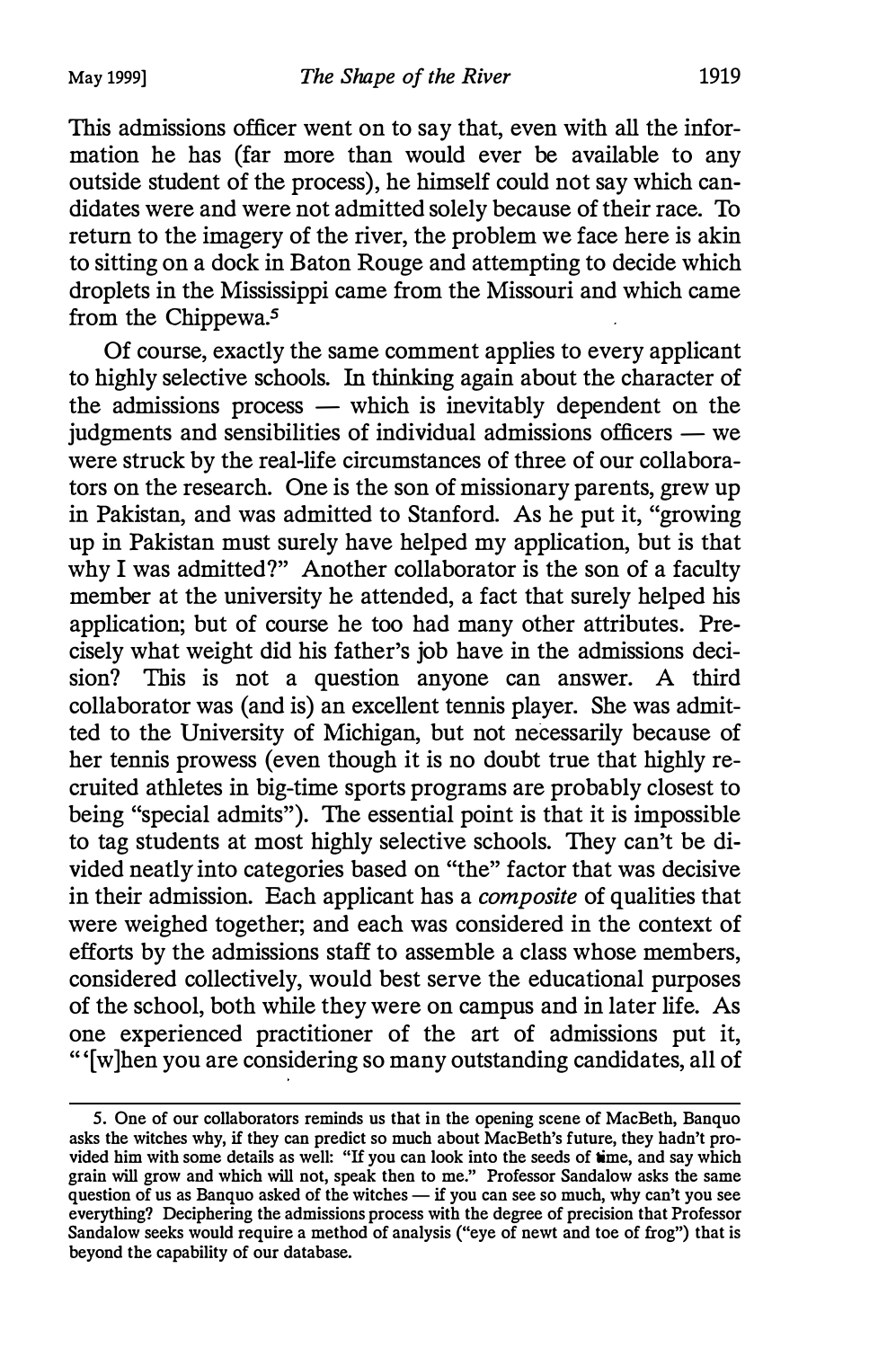them well above threshold, each one is a 'special admit'; there are no 'regular admits.'"

While it is impossible, for the reasons just given, to identify particular individuals who were admitted because of race-sensitive admissions, it is possible to comment on the "average" characteristics of those whom we estimate would have been excluded from the class had race-neutral policies been in effect. We performed this exercise by adopting an operational definition of "race-neutrality" that assumes that each school had been required, retrospectively, to admit the same percentage of white and African-American applicants from each 100-point SAT range. The result is, as one would have expected, a very substantial reduction (more than half) in the number of black matriculants. A more surprising finding, relevant to Sandalow's concerns, is that the average SAT score of the retrospectively rejected group is quite similar to the average SAT score of the "survivors"  $-$  1145 versus 1181. Thus, imposition of this form of race-neutrality would not, as some critics seem to imply, have removed an easily identified bottom group of black applicants. The academic profile of the much smaller group of black students whom we estimate would still have been admitted is very, very similar to the profile of the entire group prior to its having been "pruned" in this way.<sup>6</sup>

There is a corollary that is even more "on point" in terms of Sandalow's suspicion that our outcome measures are biased. While, to repeat, we cannot identify those individuals who would have been rejected under race-sensitive policies, we can estimate from which SAT intervals they would have come, and we can then estimate the overall characteristics of this retrospectively rejected group by assigning each member the average characteristics of all those in the SAT cell from which the individual was drawn (pp. 281, 359). The conclusion is striking: the graduation rates, fields of study, patterns of advanced degree attainment, earnings, civic contributions, and satisfactions with school are so similar between the two groups that no significant differences can be noted. Our analysis suggests that, of the roughly 700 African American matriculants in 1976 who would have been retrospectively rejected, 225 went on to attain professional degrees or doctorates, 70 are now doctors,

<sup>6.</sup> See pp. 42-44. This modest difference in average test scores between those in the group that we estimate would have been "retrospectively rejected" and those who would have been "retained" is a direct result of admissions processes that take many factors into account be· sides race and SAT scores. As Figure 2.5 in THE SHAPE OF THE RIVER illustrates, these policies lead to the admission of large numbers of students of all races who had SAT scores that were lower than those of applicants who were admitted.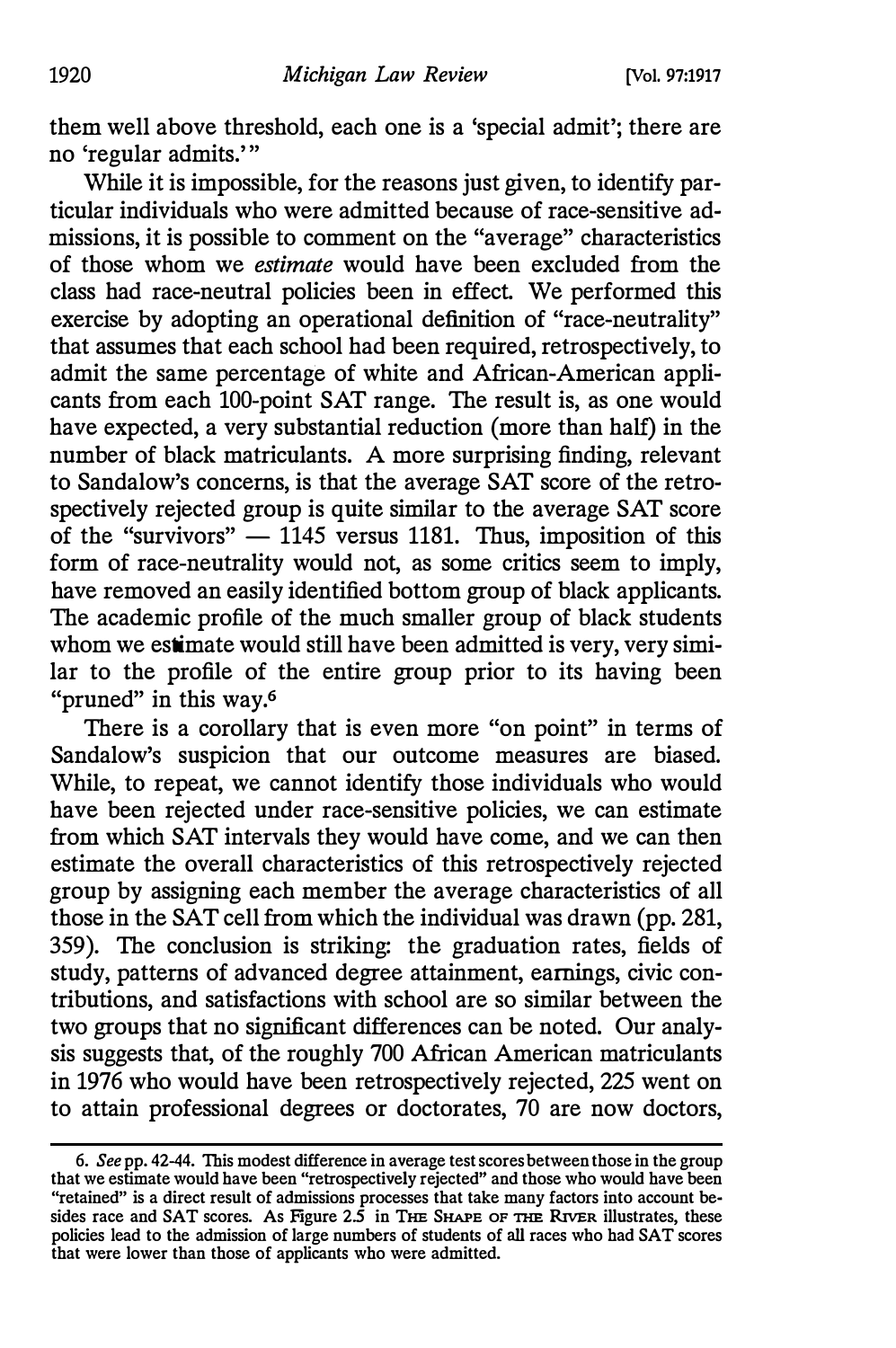well over  $300$  are leaders of civic activities, and so on  $-$  essentially the same pattern of results we found for all African-American matriculants.

The explanation is two-fold. First, there is, as we saw above, little difference in SAT scores (which is the variable we are using to predict outcomes) between the entire group of actual black matriculants and the hypothetical subset whom we estimate would have been rejected under a race-neutral regime. Second, within the range of SAT scores relevant at these schools (the high end of the distribution), modest differences in SAT scores are not strong predictors of these outcomes. Professor Sandalow should be reassured by these findings. They do not support the conjecture that we have exaggerated the outcomes achieved by black matriculants who might not have been admitted in the absence of racesensitive policies.

Professor Sandalow's review also raises one or two other issues that invite brief comment. He argues that "the contribution of racial and ethnic diversity to student learning may be quite limited."7 But in a review in which he praises our work for its attempt to bring data to bear on these questions, he cites his own classroom experiences to support his claim that "[b ]lack students do, at times, call attention to the racial implications of issues that are not facially concerned with race, but white and Asian-American students are in my experience no less likely to do so."8 While we would never question Sandalow's interpretation of his own classroom experience, we doubt that any one professor's impression of the contribution (or lack of contribution) of a racially diverse student body should be the yardstick by which the impact of such programs is measured.

Sandalow also suggests that while "'[g]rade inflation' is not, of course, solely attributable to minority admission policies . . . they are surely one of the factors that have contributed to it."<sup>9</sup> We wonder. The argument that the admission of students with lower SATs "has had an important influence on academic standards" needs more support than the presentation of anecdotal evidence. Our data show that equal percentages of black and white students major in engineering, mathematics, chemistry, and biology. The similarities in patterns of difficult majors chosen by black and white stu-

<sup>7.</sup> Sandalow, supra note 1, at 1906.

<sup>8.</sup> Id. at 1907.

<sup>9.</sup> Id. at 1903.